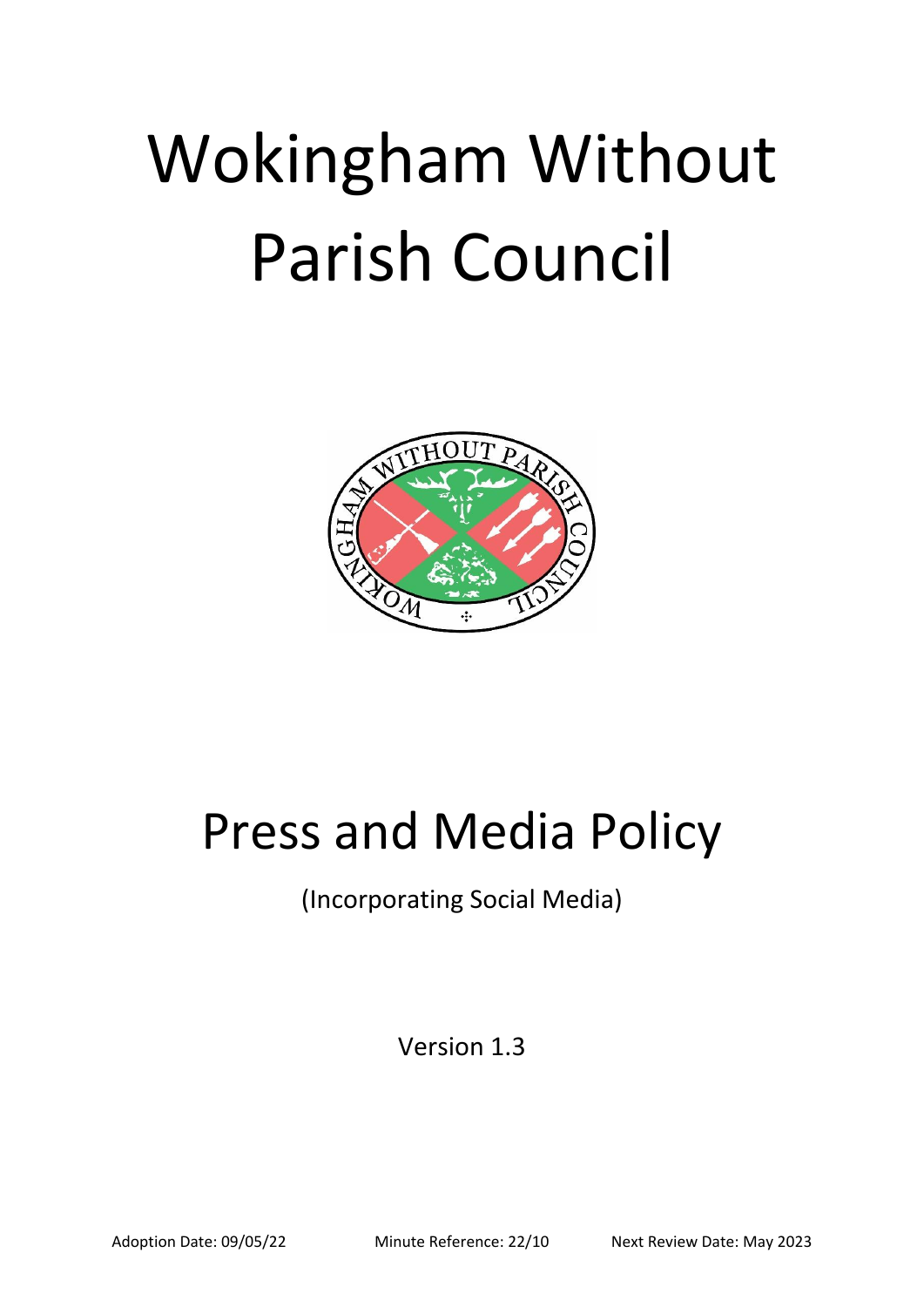# 1. Introduction

- 1.1 The purpose of this policy is to define the roles and responsibilities within the Council for working with the media and deals with the day-to-day relationship between the Council and the media.
- 1.2 It is not the intention of this policy to curb freedom of speech or to enforce strict rules and regulations. Rather, it provides guidance on how to deal with issues that may arise when dealing with the media.

### 2. Key aims

- 2.1 The Council is accountable to the local community for its actions and this can only be achieved through effective two-way communications. All mediums for communication are crucially important in conveying information to the community so the Council must maintain positive, constructive media relations and work with them to increase public awareness of the services and facilities provided by the Council and to explain the reasons for particular policies and priorities.
- 2.2 It is important that the press has access to the Parish Clerk and Councillors and to background information to assist them in giving accurate information to the public. To balance this, the Council will defend itself from unfound criticism and will ensure that the public are properly informed of all relevant facts using other channels of communication if necessary.
- 2.3 The Council will use its website and presence on social media platforms to positively promote the parish council and its work, promote the assets of the parish council, including the Pinewood Site and its amenities and St Sebastian's Memorial Hall and share information considered by the Clerk to be in the interests of local residents and service users.

# 3. The Legal Framework

- 3.1 The law governing communications in local authorities can be found in the Local Government Acts 1986 and 1988. The Council must also have regard to the governments Code of Recommended Practice on Local Authority Publicity.
- 3.2 The Parish Council's adopted Standing Orders should be adhered to.

# 4. Contact with the media

- 4.1 The Parish Clerk and Councillors should always have due regard for the long-term reputation of the Council in all their dealings with the media.
- 4.2 Confidential documents, exempt Minutes, reports, papers and private correspondence should not be leaked to the media. If such leaks do occur, an investigation will take place to establish who was responsible and appropriate action taken.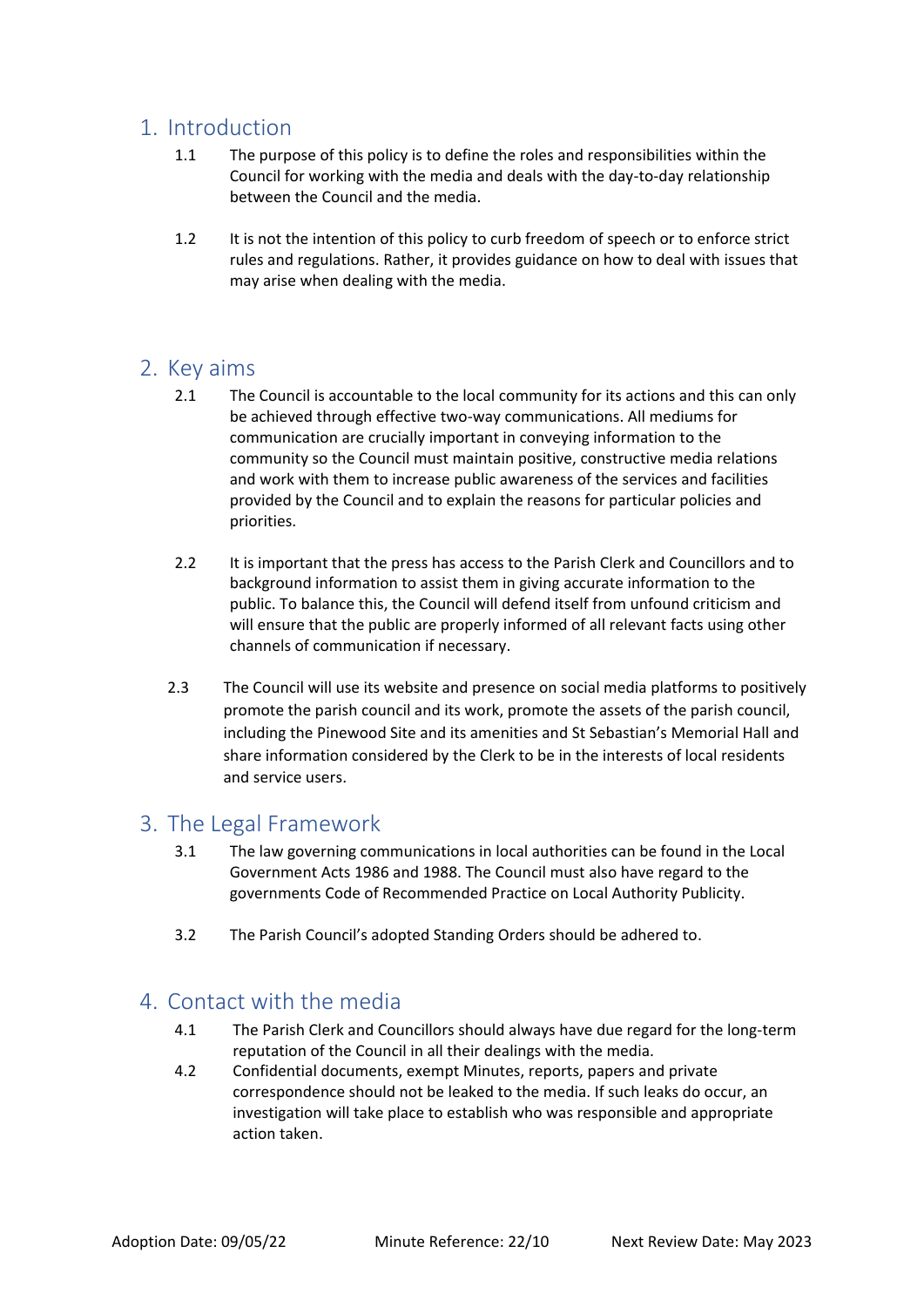- 4.3 When the media wish to discuss an issue that is, or is likely to be, subject to legal proceedings then advice should be taken from the Council's solicitor (Blandy and Blandy LLP) before any response is made.
- 4.4 There are a number of personal privacy issues for the Parish Clerk and Councillors that must be handled carefully and sensitively. These include the release of personal information, such as home address and telephone number (although Member contact details are in the public domain); disciplinary procedures and long-term sickness absences that are affecting service provision. In all these and similar situations, advice must be taken from the Parish Clerk before any response is made to the media.
- 4.5 All formal requests for comments regarding Wokingham Without Parish Council policy on any matter should be directed to the Parish Clerk in the first instance. If unavailable, the Chairman should be contacted.
- 4.6 When responding to approaches from the media, the Parish Clerk or Chairman are authorised to make contact with the media. All responses to the press should be drafted by the Chairman with the assistance of the Parish Clerk for accuracy regarding Wokingham Without Parish Council current policy on the matter being responded to and its lawfulness.
- 4.7 Responses drafted on any matter may however be directed to another councillor with the assistance of the Parish Clerk and others under Standing Order item 22 for accuracy and lawfulness. In this instance the Chairman should be made fully aware of the response and agree to its contents.
- 4.8 Statements made by the Chairman and the Parish Clerk should reflect the Council's opinion. If Wokingham Without Parish Council does not have an official position on the matter raised, this should be stated as Wokingham Without Parish Council's current position.
- 4.9 Other councillors can communicate with the media but must ensure that it is clear that the opinions given were their own and not necessarily those of the Council. Councillors are at liberty to communicate with the press in their own right as representatives of the parish. However, they must always maintain that they speak as individuals and not on behalf of Wokingham Without Parish Council, in adherence to the Code of Conduct.
- 4.10 There are occasions when it is appropriate for the Council to submit a letter, for example to explain important policies or to correct factual errors in letters submitted by other correspondents.

# 5. Attendance of media at council meetings

- 5.1 The Local Government Act 1972 requires that agendas, reports and minutes are sent to the media on request.
- 5.2 The media are encouraged to attend Council meetings where seating and workspace will be made available.
- 5.3 On 6 August 2014, the 1960 Act was amended by the Openness of Local Government Bodies Regulations 2014 ("the 2014 Regulations"). The amended 1960 Act provides that a person may not orally report or comment about a meeting as it takes place if he is present at the meeting of a Parish Council or its committees but otherwise may:
	- a) Film, photograph or make an audio recording of a meeting;
	- b) Use any other means for enabling persons not present to see or hear proceedings at a meeting as it takes place or later;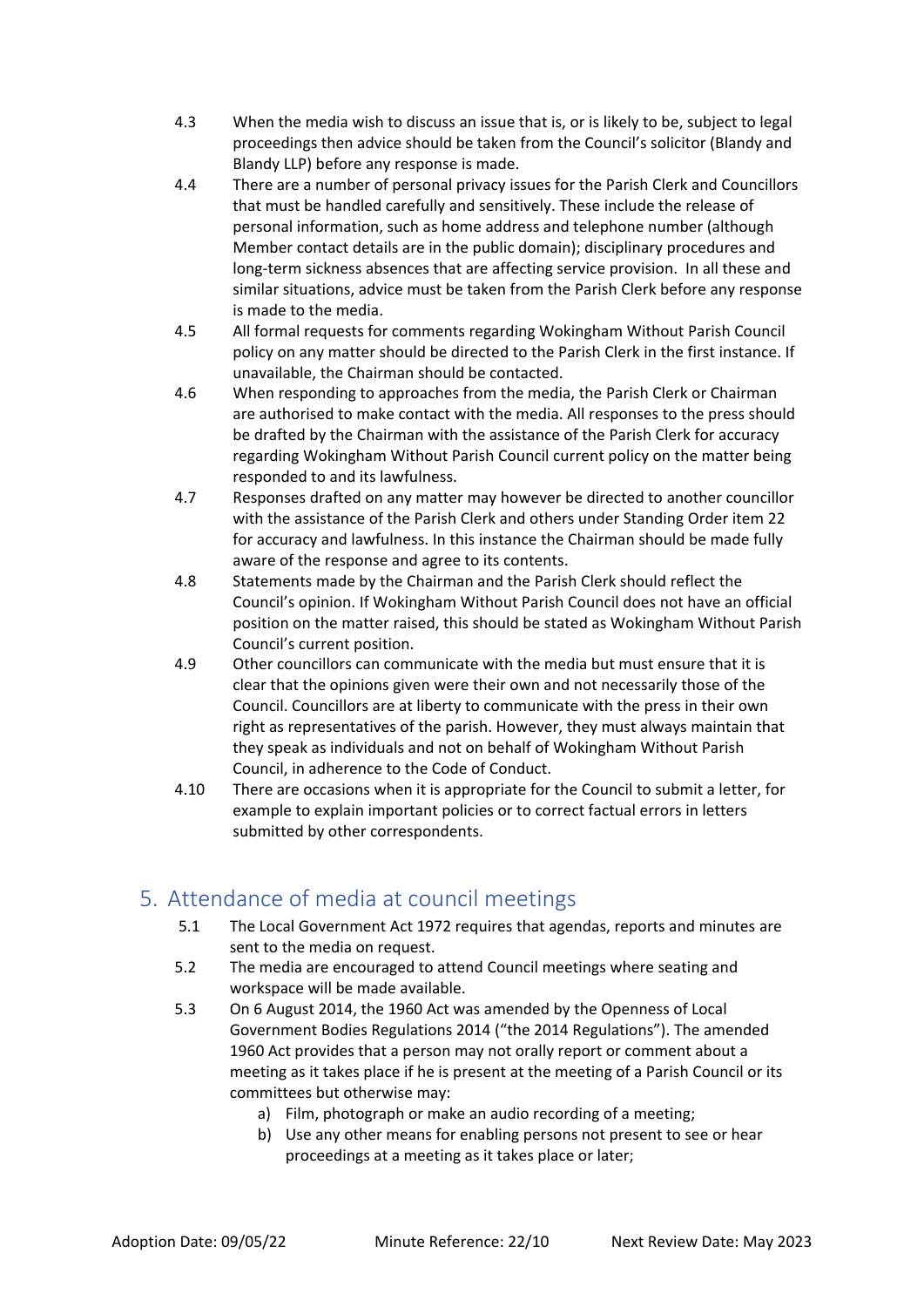c) Report or comment on the proceedings in writing during or after a meeting or orally report or comment after the meeting.

#### 6. Press releases

- 6.1 The purpose of a press release is to make the media aware of a potential story, to provide important public information or to explain the Council's position on a particular issue. It is the responsibility of the Parish Clerk and Councillors to look for opportunities where the issuing of a press release may be beneficial.
- 6.2 The Parish Clerk or any Member may draft a press release, however they must all be issued by the Parish Clerk in order to ensure that the principles outlined in section 3 (The legal framework) are adhered to, that there is consistency of style across the Council and that the use of the press release can be monitored.

# 7. Social Media

- 7.1 'Social media' is the collection of tools and online spaces (such as Facebook, Twitter, LinkedIn etc.) allowing users to interact with each other in some way – by sharing information, opinions, knowledge and interests. This interaction can be through computers, mobile phones and/or new generation tablet technology such as iPads.
- 7.2 Social media is transforming the way ordinary people and organisations, including local government, communicate and learn from one another. Wokingham Without Parish Council needs to use social media to foster relationships and understanding with the public, our service users and stakeholders.
- 7.3 The business risks associated with social media are generally no different than those you face in your day-to-day role as an employee of the Council or Member in more traditional media interactions. However, the speed and scale at which a message can be amplified on social media presents a new challenge for Councils to manage proactively.

# 8. Approved council social media usage

- 8.1 All the council's communications via social media will be proactively managed by the Parish Clerk. The Parish Clerk is responsible for the management of these accounts ensuring the protection of access passwords and codes and for regularly reviewing the privacy settings for each account.
- 8.2 All official sites and accounts are managed by the Parish Clerk. Creating special corporate accounts, posting or interacting on behalf of the Council should not be done without first approval from the Parish Clerk.

# 9. Official council social media accounts

| <b>Activity</b>   | <b>Website</b>                 | <b>Facebook</b><br>Page                   | <b>Twitter</b> |
|-------------------|--------------------------------|-------------------------------------------|----------------|
| Parish<br>Council | www.wokinghamwithout-pc.gov.uk | Wokingham<br>Without<br>Parish<br>Council | @W W P C       |